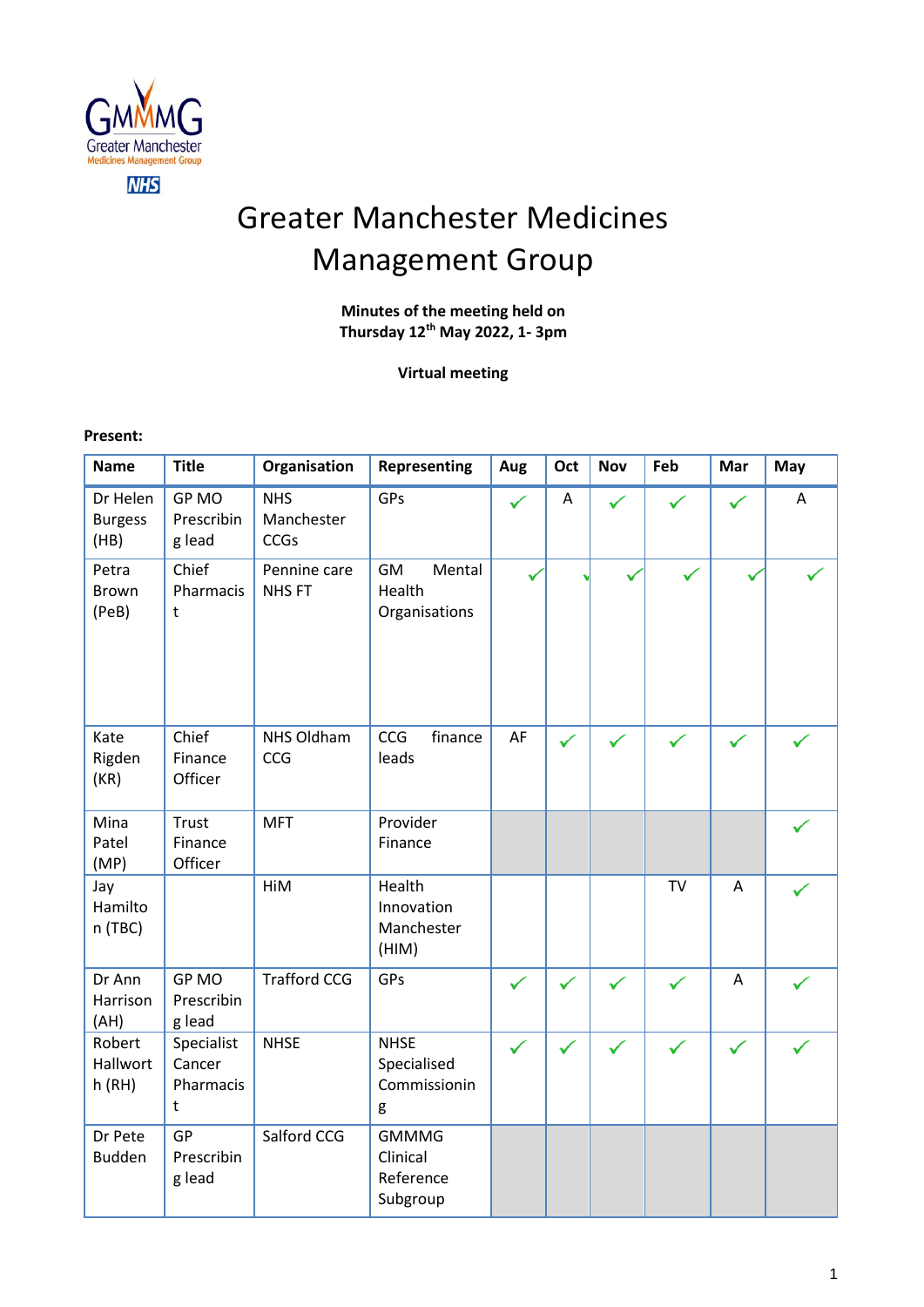| Peter<br>Howarth<br>(PH)         | Head of<br>Medicines<br>Managem<br>ent                                       | Tameside &<br>Glossop CCG                    | CCG MO leads                                                            |              |              |   |   |              |   |
|----------------------------------|------------------------------------------------------------------------------|----------------------------------------------|-------------------------------------------------------------------------|--------------|--------------|---|---|--------------|---|
| Aneet<br>Kapoor                  | Chair of<br>the GM<br>LPN                                                    | LPN                                          | Pharmacy<br>profession                                                  |              | $\checkmark$ |   |   |              |   |
| Vacant<br>seat                   |                                                                              |                                              | <b>GM Secondary</b><br><b>Care Clincians</b>                            |              |              |   |   |              |   |
| Peter<br>Marks<br>(PM)           | <b>LPC Board</b><br>Member                                                   | <b>GM LPC</b>                                | Community<br>Pharmacy                                                   |              | $\checkmark$ |   | A |              |   |
| Chris<br>Haigh<br>(CH)           | <b>HOMM</b>                                                                  | <b>Bolton CCG</b>                            | CCG MO leads<br>and GMMMG<br>Digital<br>subgroup                        |              |              |   |   |              |   |
| Luvjit<br>Kandula<br>(LK)        | Chair $-$<br>Communi<br>ty<br>Pharmacy<br>Provider<br><b>Board</b><br>(CPPB) | <b>GM LPC</b>                                | Community<br>Pharmacy                                                   | $\checkmark$ |              | A | A | $\checkmark$ |   |
| Lara<br>Shah                     | Deputy<br><b>HOMM</b>                                                        | <b>MHCC</b>                                  | <b>GMMMG</b><br>Population<br>health<br>and<br>inequalities<br>subgroup |              |              |   |   |              |   |
| Fiona<br>Meadow<br>croft<br>(FC) | Interim<br>Deputy<br>Director<br>Strategy-<br>Integrate<br>d Care            | <b>MHCC</b>                                  | <b>CCG</b><br>Commissionin<br>g lead                                    |              |              |   |   | JW           | A |
| Kenny Li                         | HOMM                                                                         | <b>MHCC</b>                                  | <b>GMMMG</b><br>Medicines<br>Value<br>subgroup                          |              |              |   |   |              |   |
| Faisal<br>Bokhari                | Deputy<br>HOMM                                                               | <b>T&amp;G CCG</b>                           | <b>GMMMG</b><br>Pharmacy<br>workforce<br>subgroup                       |              |              |   |   |              |   |
| Karen<br>O'Brien<br>(KO'B)       | Regional<br>Pharmacis<br>t                                                   | <b>NHSEI</b>                                 | <b>NHSEI</b>                                                            | $\checkmark$ | $\checkmark$ |   |   |              |   |
| Rob<br><b>Bellingh</b><br>am     | Managing<br>Director<br>Greater                                              | The GM Joint<br>Commissionin<br>g Board (MO) | Joint<br>Commissionin<br>g Board                                        |              | ✓            |   |   | A            |   |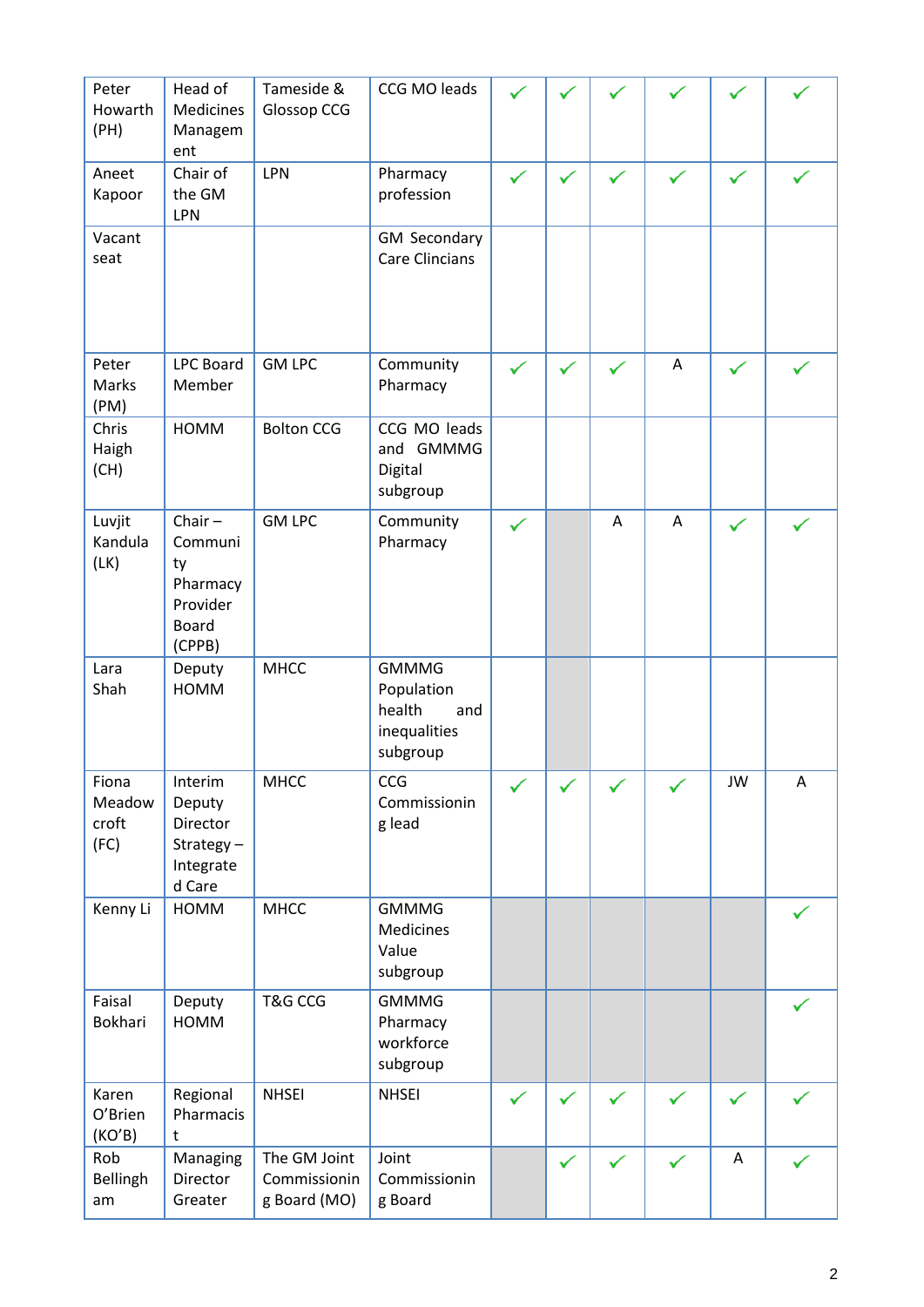|                                     | Manchest<br>er Joint<br>Commissi<br>oning<br>Team |                         |                                                                                      |              |              |                           |                |                           |              |
|-------------------------------------|---------------------------------------------------|-------------------------|--------------------------------------------------------------------------------------|--------------|--------------|---------------------------|----------------|---------------------------|--------------|
| Paul<br><b>Buckley</b><br>(PaB)     | Chief<br>Pharmacis<br>t                           | Stockport FT            | Chief<br>GM<br>pharmacists                                                           |              | A            | ✓                         | $\overline{A}$ | A                         |              |
| Steve<br><b>Buckley</b>             | Deputy<br>Director<br>of<br>Pharmacy              | <b>GMMH</b>             | GM<br>Mental<br><b>Health Trusts</b>                                                 |              |              |                           |                |                           |              |
| Steve<br>Simpson<br>(SS)            | Chief<br>Pharmacis<br>t                           | <b>Bolton FT</b>        | Chief<br>GM<br>pharmacists                                                           | A            |              |                           |                |                           |              |
| Charlott<br>e<br>Skitterall<br>(CS) | Chief<br>Pharmacis<br>t                           | Manchester<br><b>FT</b> | Chair                                                                                | $\checkmark$ | $\checkmark$ | $\checkmark$              |                | $\checkmark$              |              |
| Claire<br>Vaughan<br>(CV)           | Head of<br><b>MO</b>                              | Salford CCG             | Vice Chair of<br>GMMMG and<br><b>GMMMG</b><br><b>Medicines</b><br>Safety<br>subgroup | A            | $\checkmark$ |                           |                | ✓                         |              |
| Dr<br>Sanjay<br>Wahie<br>(SW)       | Clinical<br>Director                              | <b>NHS Wigan</b><br>CCG | GPs                                                                                  | A            | $\checkmark$ |                           |                | $\checkmark$              |              |
| Dr Peter<br>Elton                   | SCN<br>represent                                  | Strategic<br>Clinical   | Strateic<br>Clinical                                                                 |              | Α            |                           |                |                           |              |
|                                     | atives                                            | Network                 | Network                                                                              |              |              |                           |                |                           |              |
| Vacant<br>seat                      |                                                   |                         | Provider Board<br>representative                                                     |              |              |                           |                |                           |              |
| Vacant<br>seat                      |                                                   |                         | Council<br>representative<br>for GM Social<br>Services                               |              |              |                           |                |                           |              |
| Vacant<br>seat                      |                                                   |                         | Medical<br>GM<br><b>Directors</b>                                                    |              |              |                           |                |                           |              |
| Vacant<br>seat                      |                                                   |                         | Lay<br>representative                                                                |              |              |                           |                |                           |              |
| Vacant<br>seat                      |                                                   |                         | Public<br>GM<br>Health                                                               |              |              |                           |                |                           |              |
| Sue<br>Dickinso<br>n(SD)            | Director<br>of<br>Pharmacy                        | <b>RDTC</b>             | <b>SPS</b>                                                                           | $\mathsf{A}$ | $\checkmark$ | $\boldsymbol{\mathsf{A}}$ | $\mathsf{A}$   | $\boldsymbol{\mathsf{A}}$ | $\mathsf{A}$ |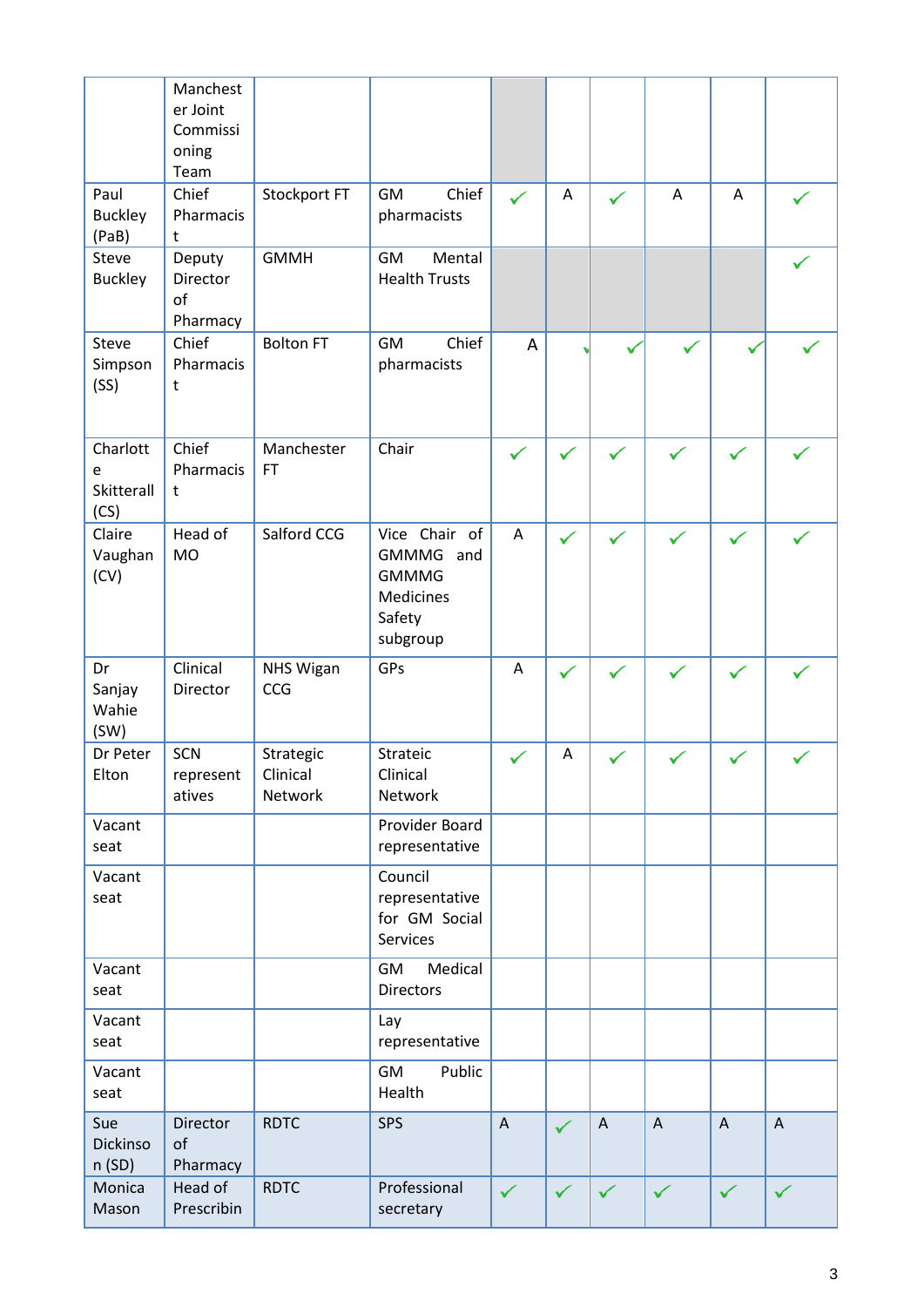| (MM)                     | g Support                   |                                           |                         |  |              |   |  |
|--------------------------|-----------------------------|-------------------------------------------|-------------------------|--|--------------|---|--|
| Andrew<br>Martin<br>(AM) | <b>MO</b><br>Pharmacis<br>t | <b>GM Joint</b><br>Commissionin<br>g team | <b>GMMMG</b><br>support |  |              |   |  |
| Andrew<br>White<br>(AW)  | Head of<br><b>MO</b>        | <b>GM Joint</b><br>Commissionin<br>g team | <b>GMMMG</b><br>support |  |              |   |  |
| Dan<br>Newsom<br>e(DN)   | Principal<br>pharmacis<br>t | <b>RDTC</b>                               | <b>GMMMG</b><br>support |  | $\checkmark$ | ✓ |  |

# **1. General Business**

# **1.1 Apologies**

As above. There was no Director of Commissioning available for this meeting. Mina Patel was welcomed to the group as Provider finance representative.

# **1.2 Declarations of Interest**

Nil declared, annual forms requested from all members

# **2.0 Minutes and actions from the last meeting**

The minutes of the March meeting were approved for publication, there was no April meeting; the only outstanding action not on the agenda concerned the GM EUR service review, which is discussed under item 6.

#### **3.0 Subgroup decisions for ratification**

GMMMG ratified the recommendations made by its subgroups which are below the financial threshold for full GMMMG deliberation (<£200k per year in any of years 1 to 5). These will be published within the GMMMG formulary and associated GMMMG website pages, and a summary made available to CCGs to support update on their prescribing systems.

The group were made aware of the potential impact of CGM provision in line with NICE guidance and understood that conversations are underway with the EUR team.

**Action:** GMMMG to submit the necessary decisions as above to DoCs and CFOs for approval; the formulary will be updated to reflect the decisions made

#### **4.0 Revised Primary Care Rebate Scheme (PCRS) Ethical Framework**

At the October 21 meeting GMMMG approved a proposal for an amended Ethical Framework for processing rebate applications but required that this went out for consultation. A consultation took place during January and February 2022, with the revised framework returning to the March 22 meeting. The item was deferred to this meeting to enable community pharmacy colleagues to comment, however it transpired that concern from community pharmacy colleagues regarded the use of branded generics which is outside the scope of this item, and community pharmacy colleagues were invited to bring a paper to GMMMG around this issue.

The revised GM Ethical Framework is brought to this meeting for approval. Changes include the GM ICB as the statutory body from 01/07/2022, clarification that the applying pharmaceutical company should guarantee at least 6 months stock if all of GM took up the rebate scheme, confirmation on the financial thresholds of GM wide schemes.

It was explained that a statement was included within the framework to explain that it applies only to schemes offered to CCGs / ICB within Greater Manchester, and not to any regional or national procurements e.g. those arranged by the Commercial Medicines Unit/NHSEI. Legal advice has been sought to ensure clarity of wording within the framework.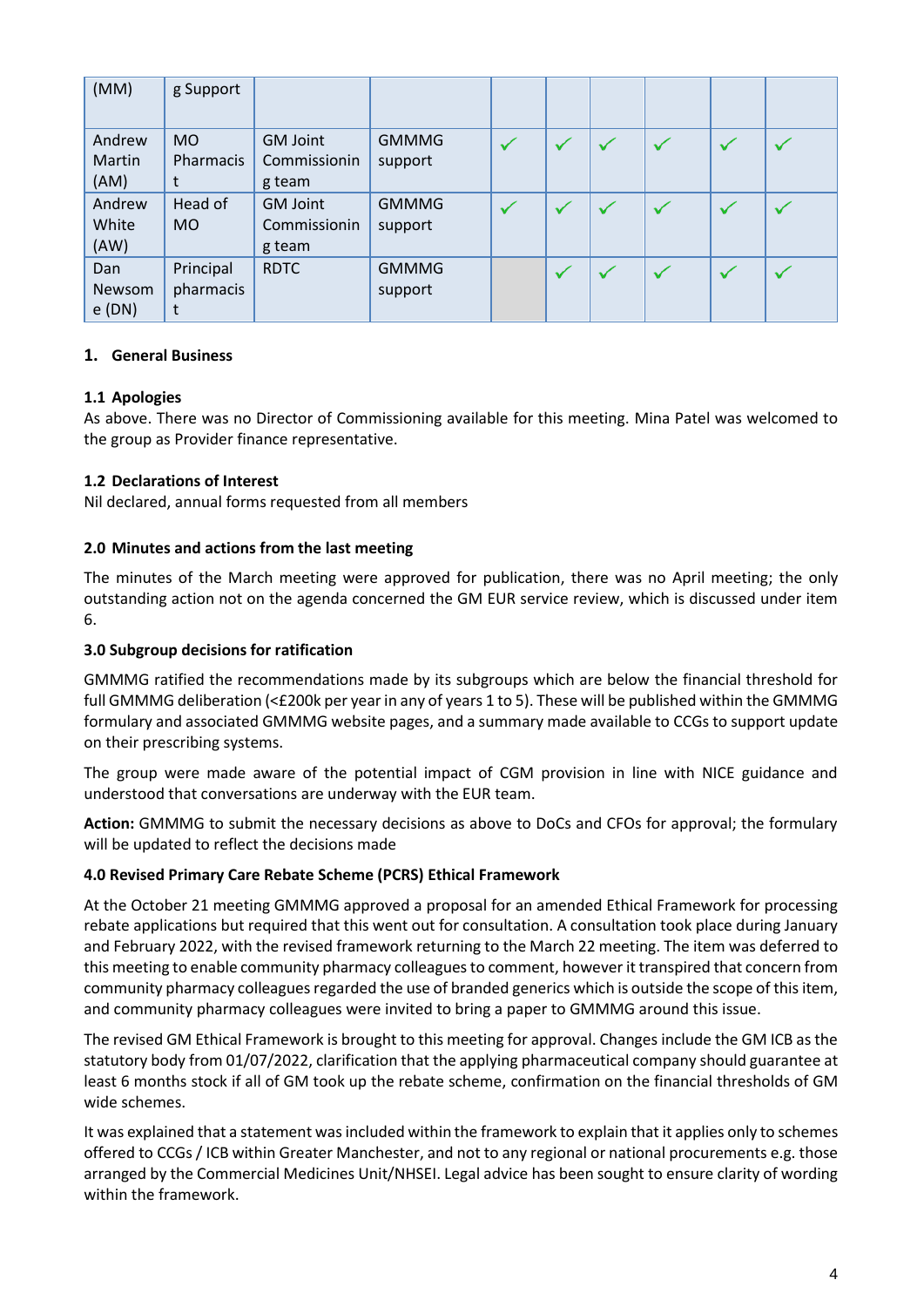GMMMG also requested that an FAQ document be produced, and this was also presented for approval.

GMMMG approved the framework and the FAQ for publication pending approval from the legal team.

There was some discussion around the extension of this framework to secondary care, it was agreed that this should be an ICS wide framework in the future, but at the current time this framework covers primary care rebate schemes only.

**Action:** Publish following approval by the legal team, report revisions to DoCs and DFCOs.

#### **5.1 GMMMG work plan priorities and subgroup functions 2022/23**

GMMMG considered the areas of the work plan proposed as priority for 22/23; formulary maintenance and the managed entry and safe transfer of medicines, the medicines value plan, the Sodium Valproate safety workstream, Antimicrobial stewardship/ resistance, the GM Green plan and the transfer of CCG functions to the ICB such as the Pharmaceutical Needs Assessments and patient group directives (PGDs).

It was recognised that as an ICS wide medicines committee this work plan should reflect those areas which are ICS wide and will bring the most benefit to the health of the GM population. Workstreams should be those which are best supported by an integrated pharmacy and medicines optimisation approach, as is reflected in the GMMMG and subgroup membership.

It was agreed that transfer of functions from CCGs to the ICB e.g. PGDs should be undertaken outside of GMMMG by the CCGs or relevant statutory bodies. But that GMMMG should be assuring the ICB on system wide medicines priorities, and should lead on medicines safety, value and optimisation.

GMMMG continues to be accountable to the GM CCG Directors of Commissioning and Chief Finance Officers, whilst ICB governance arrangements are transitioned to. At this time it has also been agreed that the following subgroups will be accountable to the GMMMG, with the Chairs of these groups taking up at seat on GMMMG:

- Clinical Reference Group
- Population health and health inequalities workstream group
- Medicines value workstream group
- Medicines safety workstream group
- •Digital workstream group
- Pharmacy workforce workstream group

Currently these groups have no delegated authority, all recommendations require consideration by GMMMG as per the terms of reference. This governance route will be re-evaluated when CCGs cease and the ICB governance structures commence. It is intended that the subgroups should work closely together to provide an integrated pharmacy and medicines approach to improving outcomes across GM. Where a priority area for action is agreed all aspects of that priority could be worked on simultaneously by the subgroups, to bring forward a fully integrated proposal which addresses any identified health inequalities, presents the best clinical and cost-effective solution and shows how this will be supported through workforce and digital solutions.

A summary of the aims and objectives of each of these groups as defined by the group members, was presented for approval to GMMMG, after which terms of reference would be prepared.

GMMMG supported the proposed form and function of the new subgroups, but asked that the proposed GMMMG priorities and wider work plan be circulated again to all pharmacy and medicines optimisation teams, in order that the work plan can be further developed and resource allocated accordingly. The work plan should clearly indicate where GMMMG will lead on a workstream vs its role in reporting and monitoring. All work streams should indicate the level of resource required, and the financial consequence of their undertaking or not.

It is understood that there are ongoing discussions around PMO and that these should shape how these work streams will be delivered. Ultimately all subgroups will report back to GMMMG as CRG does currently.